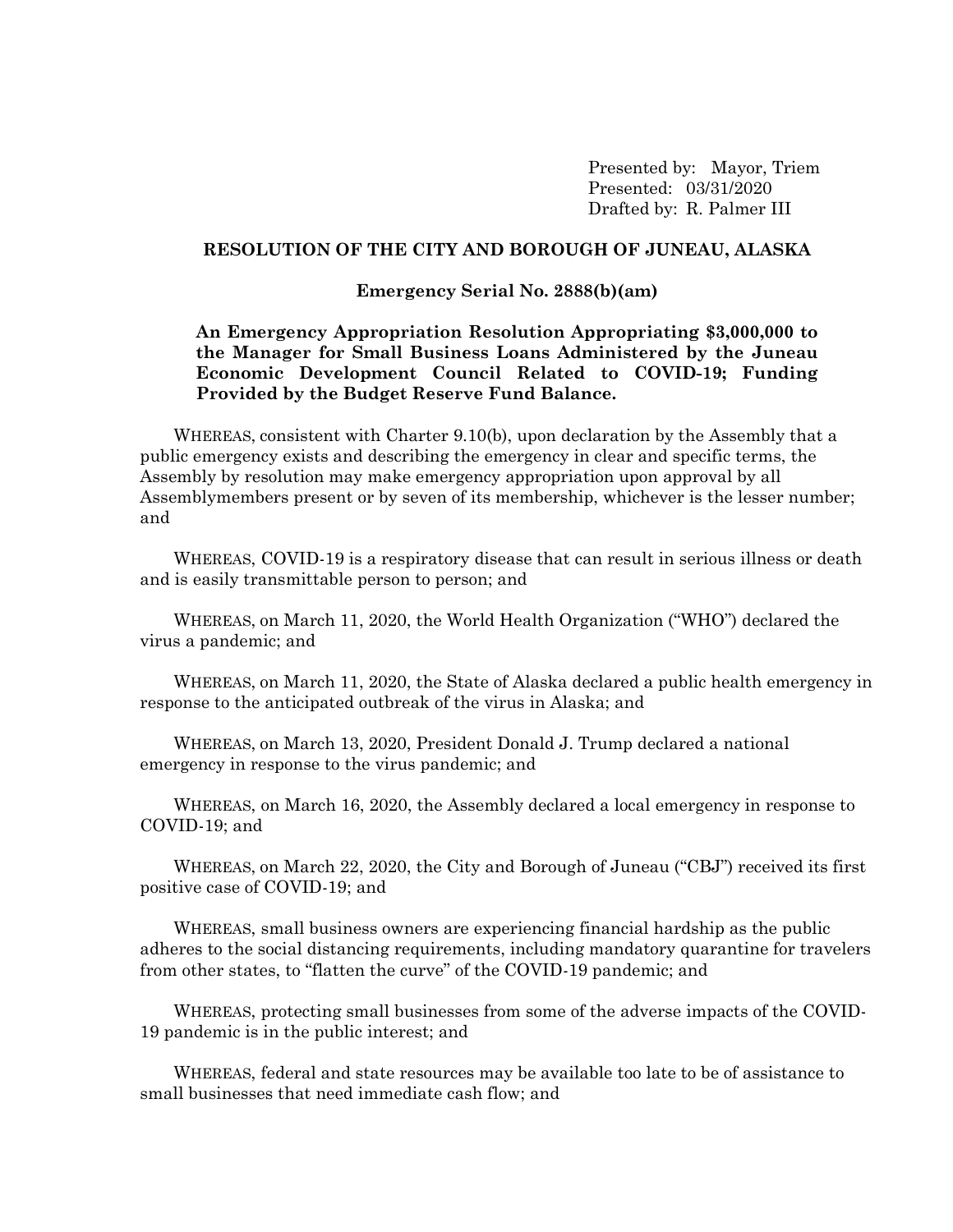WHEREAS, failing to protect the economically vulnerable businesses from the severe loss of revenue would result in further adverse impacts to Juneau's economic and social service network; and

WHEREAS, the Juneau Economic Development Council has offered their services to administer a small business loan for this COVID-19 public emergency.

NOW, THEREFORE, BE IT RESOLVED BY THE ASSEMBLY OF THE CITY AND BOROUGH OF JUNEAU, ALASKA:

**Section 1. Emergency Appropriation.** There is appropriated to the Manager the sum of three million dollars for a grant to the Juneau Economic Development Council (JEDC) that can only be used for administering small business loans consistent with this legislation.

| <b>Section 2. Source of Funds:</b> |                |
|------------------------------------|----------------|
| Budget Reserve Fund                | \$3,000,000.00 |

## **Section 3**. **Loan Purpose and Terms.**

- (a) **Intent**. The purpose of the loans administered by JEDC are to provide small businesses with working capital to bridge the time before federal or state monies are available. The absence of State or Federal assistance does not absolve the business owner for the responsibility to repay the loan.
- (b) **JEDC Loan Administration**. The Manager is authorized to allocate an amount for administrative expenses to the JEDC for direct expenses not to exceed one percent of the loan amount. Loans may only be disbursed through December 31, 2020. Any CBJ grant funds made available to JEDC for this loan program but not loaned by December 31, 2020, shall be returned to the City and Borough of Juneau no later than February 16, 2021. JEDC shall return all loan payments collected no later than December 31, 2023. In addition to the JEDC and its assignees, if any, the City and Borough of Juneau also reserves a right to collect on any defaulted loan. The Manager shall provide updates to the Finance Committee or Assembly.
- (c) The small business loans are subject to the following conditions:
	- (1) **Term**. The maximum loan term is 30 months.
	- (2) **Interest.** The interest rate for a loan shall not exceed 2%. Loans paid back within twelve months, will pay zero percent interest (interest payments will be refunded).
	- (3) **Loan amount.** A business with ten or fewer employees is eligible for a maximum loan amount of \$25,000. A business with eleven or more employees is eligible for a maximum loan amount of \$50,000. Employee count comes from the first quarter report of 2020. Loans may be made in one or two